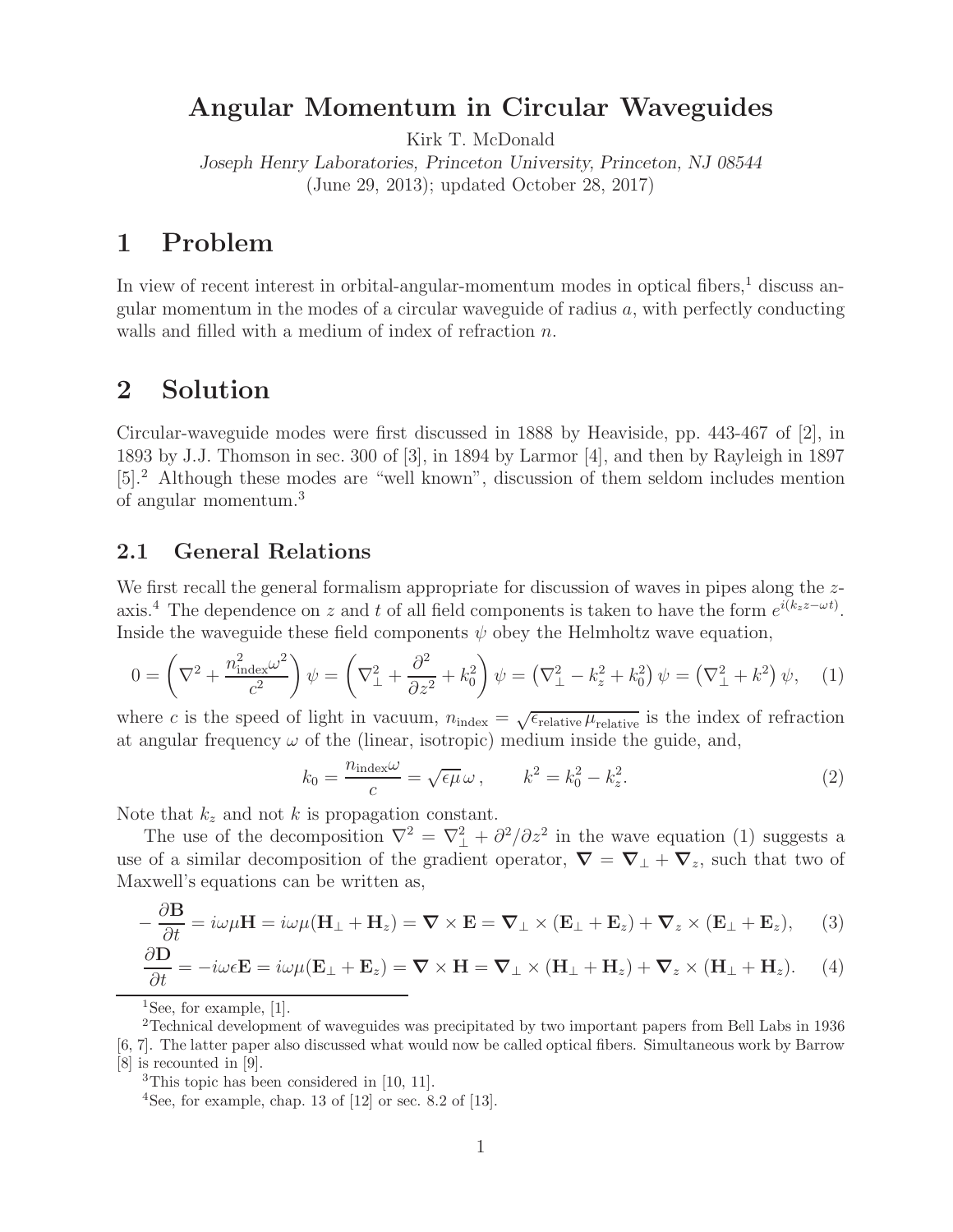In particular,  $\nabla_{\perp} \times \mathbf{E}_{\perp} = i\omega\mu\mathbf{H}_z$  and  $\nabla_{\perp} \times \mathbf{H}_{\perp} = -\omega\epsilon\mathbf{E}_z$  and  $\nabla_z \times \mathbf{E}_z = 0 = \nabla_z \times \mathbf{H}_z$ , such that

$$
i\omega\mu\mathbf{H}_{\perp} = \nabla_{\perp}\times\mathbf{E}_{z} + \nabla_{z}\times\mathbf{E}_{\perp} = \nabla_{\perp}\times\mathbf{E}_{z} + ik_{z}\hat{\mathbf{z}}\times\mathbf{E}_{\perp},
$$
\n(5)

$$
-i\omega \epsilon \mathbf{E}_{\perp} = \nabla_{\perp} \times \mathbf{H}_z + \nabla_z \times \mathbf{H}_{\perp} = \nabla_{\perp} \times \mathbf{H}_z + i k_z \,\hat{\mathbf{z}} \times \mathbf{H}_{\perp}.
$$
 (6)

Substituting eqs. (5) and (6) into one another, we obtain,

$$
i\omega^2 \epsilon \mu \mathbf{H}_{\perp} = \omega \epsilon \nabla_{\perp} \times \mathbf{E}_z - k_z \hat{\mathbf{z}} \times (\nabla_{\perp} \times \mathbf{H}_z + i k_z \hat{\mathbf{z}} \times \mathbf{H}_{\perp}), \tag{7}
$$

$$
ik_0^2 \mathbf{H}_{\perp} = \omega \epsilon \nabla_{\perp} \times \mathbf{E}_z - k_z (\nabla_{\perp} H_z - i k_z \mathbf{H}_{\perp}),
$$
\n(8)

$$
\mathbf{H}_{\perp} = \frac{ik_z \nabla_{\perp} H_z - \omega \epsilon \nabla_{\perp} \times \mathbf{E}_z}{k_0^2 - k_z^2} = \frac{ik_z \nabla_{\perp} H_z - \omega \epsilon \nabla_{\perp} \times \mathbf{E}_z}{k^2},
$$
(9)

and similarly,

$$
\mathbf{E}_{\perp} = \frac{ik_z \nabla_{\perp} E_z + \omega \mu \nabla_{\perp} \times \mathbf{H}_z}{k^2}.
$$
 (10)

That is, the transverse fields can be deduced from the longitudinal fields.

Furthermore, since the field equations are linear, we can decompose the fields into transverse electric modes (TE, with  $E_z = 0$ ) and transverse magnetic modes (TM, with  $H_z = 0$ ). Then, TE waves can be deduced from  $H_z^{\text{TE}}$  according to,

$$
\mathbf{H}_{\perp}^{\mathrm{TE}} = \frac{ik_z \nabla_{\perp} H_z^{\mathrm{TE}}}{k^2}, \qquad \mathbf{E}_{\perp}^{\mathrm{TE}} = \frac{\omega \mu \nabla_{\perp} \times \mathbf{H}_z^{\mathrm{TE}}}{k^2} = -\frac{\omega \mu}{k_z} \hat{\mathbf{z}} \times \mathbf{H}_{\perp}^{\mathrm{TE}}, \tag{11}
$$

where the last form follows from eq. (5). Similarly, TM waves can be deduced from  $E_z^{TM}$ according to,

$$
\mathbf{E}_{\perp}^{\text{TM}} = \frac{ik_z \mathbf{\nabla}_{\perp} E_z^{\text{TM}}}{k^2}, \quad \mathbf{H}_{\perp}^{\text{TM}} = -\frac{\omega \mu \mathbf{\nabla}_{\perp} \times \mathbf{E}_z^{\text{TM}}}{k^2} = \frac{\omega \epsilon}{k_z} \hat{\mathbf{z}} \times \mathbf{E}_{\perp}^{\text{TM}}, \quad \mathbf{E}_{\perp}^{\text{TM}} = -\frac{k_z}{\omega \epsilon} \hat{\mathbf{z}} \times \mathbf{H}_{\perp}^{\text{TM}}. (12)
$$

Recall that the quantity,

$$
Z = \sqrt{\frac{\mu}{\epsilon}} = \sqrt{\frac{\mu_0}{\epsilon_0}} \sqrt{\frac{\mu_{\text{relative}}}{\epsilon_{\text{relative}}}} = 377 \sqrt{\frac{\mu_{\text{relative}}}{\epsilon_{\text{relative}}}} \text{ Ohms}
$$
(13)

is often called the impedance of the medium.<sup>5</sup> However, in waveguide literature one also finds the definitions,

$$
Z^{\text{TE}} = \sqrt{\frac{\mu}{\epsilon}} \frac{k_0}{k_z} = \frac{\omega \mu}{k_z}, \qquad Z^{\text{TM}} = \sqrt{\frac{\mu}{\epsilon}} \frac{k_z}{k_0} = \frac{k_z}{\omega \epsilon}, \qquad (14)
$$

<sup>5</sup>This usage typically refers to "free-space" plane waves, far from any conductors, where for wave propagation in the z-direction,  $k_z = k_0$  and  $\mathbf{E} = Z\mathbf{H} \times \hat{\mathbf{z}}$ . Waves inside hollow conductors are not "free", but rather are "inhomogeneous/evanescent" in the sense of these terms as used in a decomposition of the waves into electromagnetic plane waves [14]. As seen in sec. 2.2 below, guided waves with very small wavelengths have  $k_z \approx k_0$  so in this limit, where in some sense much of the wave is far from the conductors, the definitions  $(13)$  and  $(14)$  coincide.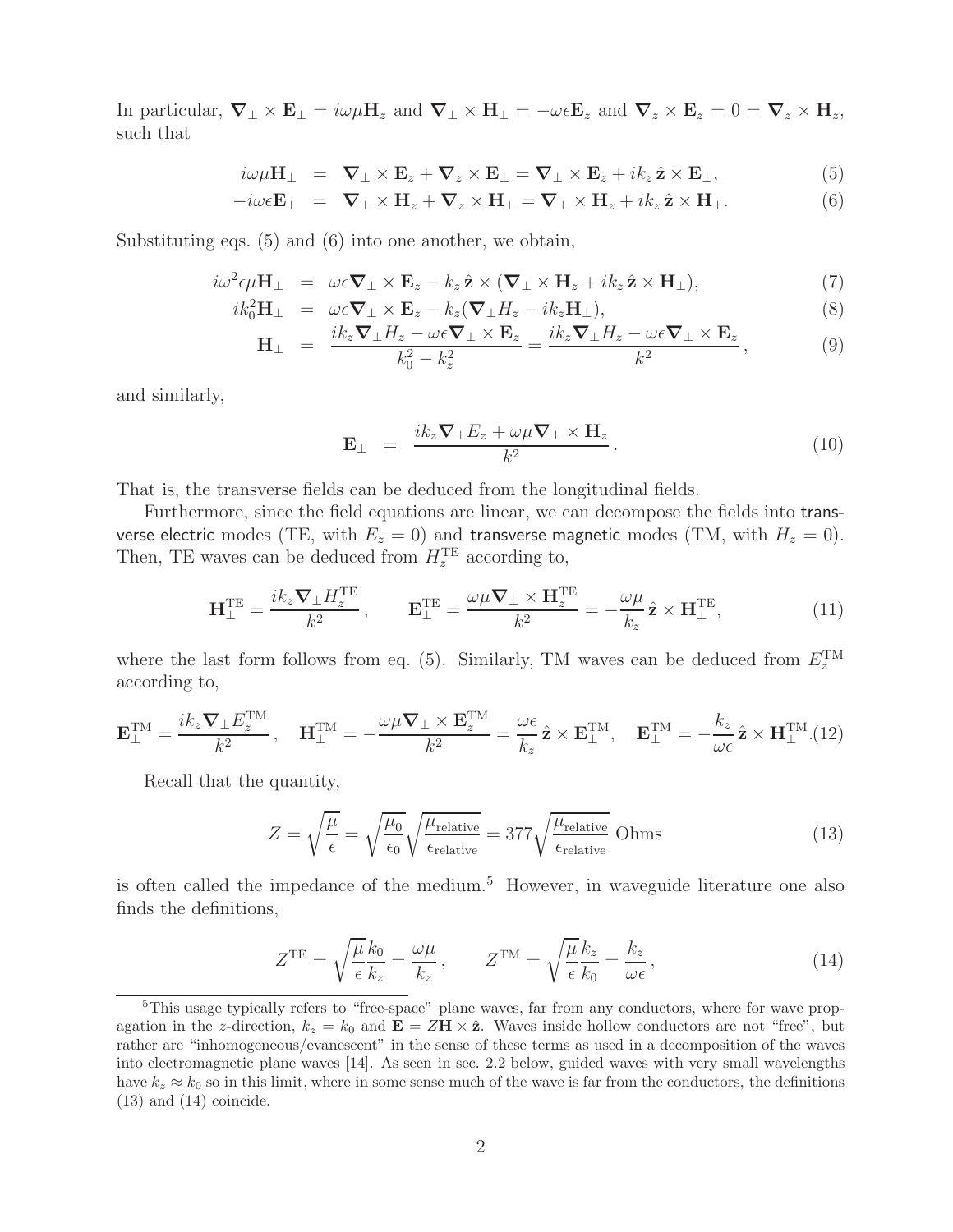used in conjunction with the relations,

$$
\mathbf{E}_{\perp}^{\mathrm{TE}} = Z^{\mathrm{TE}} \mathbf{H}_{\perp}^{\mathrm{TE}} \times \hat{\mathbf{z}}, \qquad \mathbf{E}_{\perp}^{\mathrm{TM}} = Z^{\mathrm{TM}} \mathbf{H}_{\perp}^{\mathrm{TM}} \times \hat{\mathbf{z}}.
$$
 (15)

The time-average flow of electromagnetic energy in the guide is described by the Poynting vector,

$$
\langle \mathbf{S} \rangle = \frac{1}{2} Re(\mathbf{E} \times \mathbf{H}^*) = \frac{1}{2} Re(\mathbf{E}_{\perp} \times \mathbf{H}_{\perp}^*) + \frac{1}{2} Re(\mathbf{E}_{\perp} \times \mathbf{H}_{z}^* + \mathbf{E}_{z} \times \mathbf{H}_{\perp}^*)
$$
(16)

$$
\langle \mathbf{S}^{\text{TE}} \rangle = \frac{Z^{\text{TE}}}{2} Re \left[ \left( \mathbf{H}_{\perp}^{\text{TE}} \times \hat{\mathbf{z}} \right) \times \mathbf{H}_{\perp}^{\star \text{ TE}} \right] + \frac{Z^{\text{TE}}}{2} Re \left[ \left( \mathbf{H}_{\perp}^{\text{TE}} \times \hat{\mathbf{z}} \right) \times \mathbf{H}_{z}^{\star \text{TE}} \right]
$$
  
= 
$$
\frac{Z^{\text{TE}}}{2} \left| \mathbf{H}_{\perp}^{\text{TE}} \right|^{2} \hat{\mathbf{z}} + \frac{Z^{\text{TE}}}{2} Re \left( H_{z}^{\star \text{TE}} \mathbf{H}_{\perp}^{\text{TE}} \right), \tag{17}
$$

$$
\langle \mathbf{S}^{TM} \rangle = \frac{1}{2Z^{TM}} Re \left[ \mathbf{E}_{\perp}^{TM} \times (\hat{\mathbf{z}} \times \mathbf{E}_{\perp}^{*TM}) \right] + \frac{1}{2Z^{TM}} Re \left[ \mathbf{E}_{z}^{TM} \times (\hat{\mathbf{z}} \times \mathbf{E}_{\perp}^{*TM}) \right]
$$
  
= 
$$
\frac{1}{2Z^{TM}} |\mathbf{E}_{\perp}^{TM}|^{2} \hat{\mathbf{z}} + \frac{1}{2Z^{TM}} Re \left( E_{z}^{TM} \mathbf{E}_{\perp}^{*TM} \right).
$$
 (18)

As expected, energy flows down the guide (parallel to the z-axis), but lines of (time-average) energy flow can have components in the transverse plane, such that these "streamlines" follow twisted paths corresponding to the presence of angular momentum in the wave.<sup>6</sup>

The time-average (Minkowski) density of momentum in the wave is given by,

$$
\langle \mathbf{p} \rangle = \frac{1}{2} Re(\mathbf{D} \times \mathbf{B}^*) = \frac{\langle \mathbf{S} \rangle}{\epsilon \mu} = \frac{n_{\text{index}}^2 \langle \mathbf{S} \rangle}{c^2},\tag{19}
$$

and the time-average density of angular momentum is,

$$
\langle \mathbf{l} \rangle = \mathbf{r} \times \langle \mathbf{p} \rangle = \mathbf{r} \times \frac{n_{\text{index}}^2 \langle \mathbf{S} \rangle}{c^2}.
$$
 (20)

### **2.2 Circular Waveguides**

Turning at last to the special case of waves inside a circular cylinder with a perfect conductor at radius  $r = a$  in a cylindrical coordinate system  $(r, \theta, z)$ , we can deduce the waveforms from either the scalar function  $\psi = H_z$  (TE waves) or  $\psi = E_z$  (TM waves), where  $\psi$  obeys the wave equation (1),

$$
\frac{1}{r}\frac{\partial}{\partial r}\left(r\frac{\partial\psi}{\partial r}\right) + \frac{1}{r^2}\frac{\partial^2\psi}{\partial\theta^2} + (k_0^2 - k_z^2)\psi = 0\tag{21}
$$

As we seek solutions that could exhibit angular momentum, we consider the form,

$$
\psi = R_{mn}(r) e^{\pm im\theta} e^{i(k_{z,mn}z - \omega t)},\tag{22}
$$

<sup>6</sup>The nonzero, time-average, transverse flow of energy should not be called "reactive" as in sec. 8.5 of [13], as this term is reserved for instantaneous flow of energy whose time average is zero (for example, in the fields outside the conductors of an LC circuit, or those near an antenna where one speaks of the "reactive near field" as that part of the field that does not contribute to the flow of energy to "infinity"). See [15] for discussion of some subtleties to the use of the term "reactance" for antennas.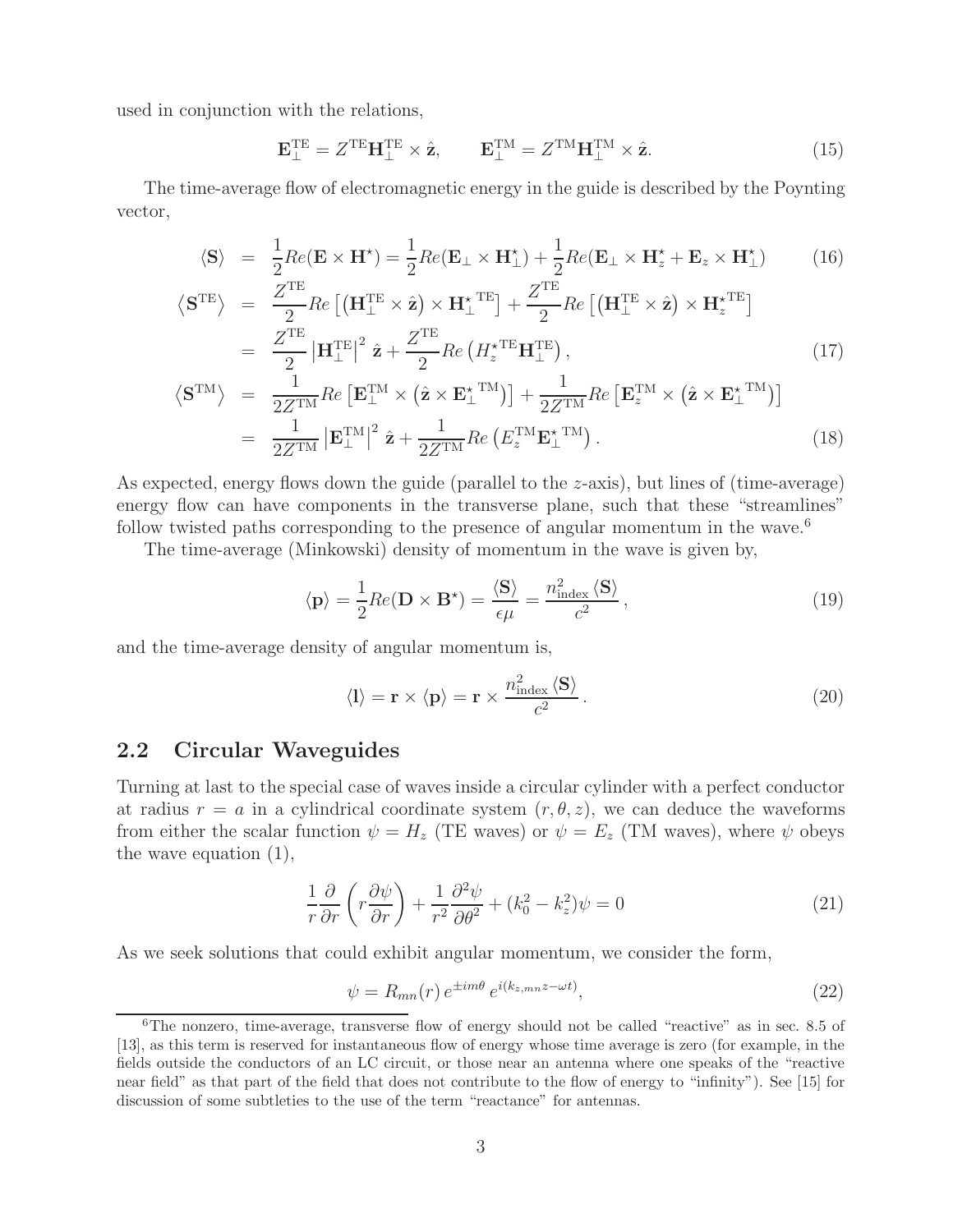where here n is not the index of refraction, and  $m$  is a non-negative integer. Then, the wave equation (21) reduces to,

$$
\frac{1}{r}\frac{d}{dr}\left(r\frac{dR_{mn}}{dr}\right) + \left(k_0^2 - k_z^2 - \frac{m^2}{r^2}\right)R_{mn} = 0.
$$
\n(23)

This is a form of Bessel's equation, and we write the relevant solutions as,

$$
R_{mn}(r) = J_m(k_{mn}r)
$$
, where  $k_{mn} = \sqrt{k_0^2 - k_{z,mn}^2}$ , (24)

and  $J_m$  is an "ordinary" Bessel function of the first kind.

The waves must obey the perfect-conductor boundary condition at  $r = a$  that the tangential component of the electric field vanish there. Hence, for TM waves, where  $\psi = E_z^{\text{TM}}$ , we have that,

$$
J_m(k_{mn}^{\text{TM}}a) = 0. \tag{25}
$$

We adopt the notation,

$$
J_m(u_{mn}) = 0,\t\t(26)
$$

for the zeroes of the Bessel functions, such that,

$$
u_{01} \approx 2.405
$$
,  $u_{02} \approx 5.520$ ,  $u_{03} \approx 8.564$ ,  $u_{04} \approx 11.791$ ,  $\cdots$   
\n $u_{11} \approx 3.832$ ,  $u_{12} \approx 7.016$ ,  $u_{13} \approx 10.174$ ,  $u_{14} \approx 13.324$ ,  $\cdots$  (27)  
\n $u_{21} \approx 5.136$ ,  $u_{22} \approx 8.417$ ,  $u_{23} \approx 11.620$ ,  $u_{24} \approx 14.796$ ,  $\cdots$ 

Then,

$$
k_{mn}^{\text{TM}^2} = \frac{u_{mn}^2}{a^2} = k_0^2 - k_{z,mn}^{\text{TM}^2},\tag{28}
$$

and the (so-called) guide wavelength in  $z$  is given by,

$$
\lambda_{z,mn}^{\text{TM}} = \frac{2\pi}{k_{z,mn}^{\text{TM}}} = \frac{2\pi}{\sqrt{k_0^2 - k_{z,mn}^{\text{TM}^2}}} = \frac{2\pi a}{\sqrt{(2\pi a/\lambda_0)^2 - u_{mn}^2}} = \frac{\lambda_0}{\sqrt{1 - (\lambda_0 u_{mn}/2\pi a)^2}},\tag{29}
$$

where the "free-space" wavelength at frequency  $\nu = 2\pi\omega$  is,

$$
\lambda_0 = \frac{2\pi}{k_0} = \sqrt{\epsilon_{\text{relative}} \mu_{\text{relative}}} \frac{\nu}{c}.
$$
\n(30)

Waves propagate only for sufficiently short wavelengths (high frequencies); the longest possible TM wavelength (in free space) is for the 01 mode, with  $\lambda_{\text{max}}^{\text{TM}} = 2\pi/k_{01}^{\text{TM}} = 2.61a$ .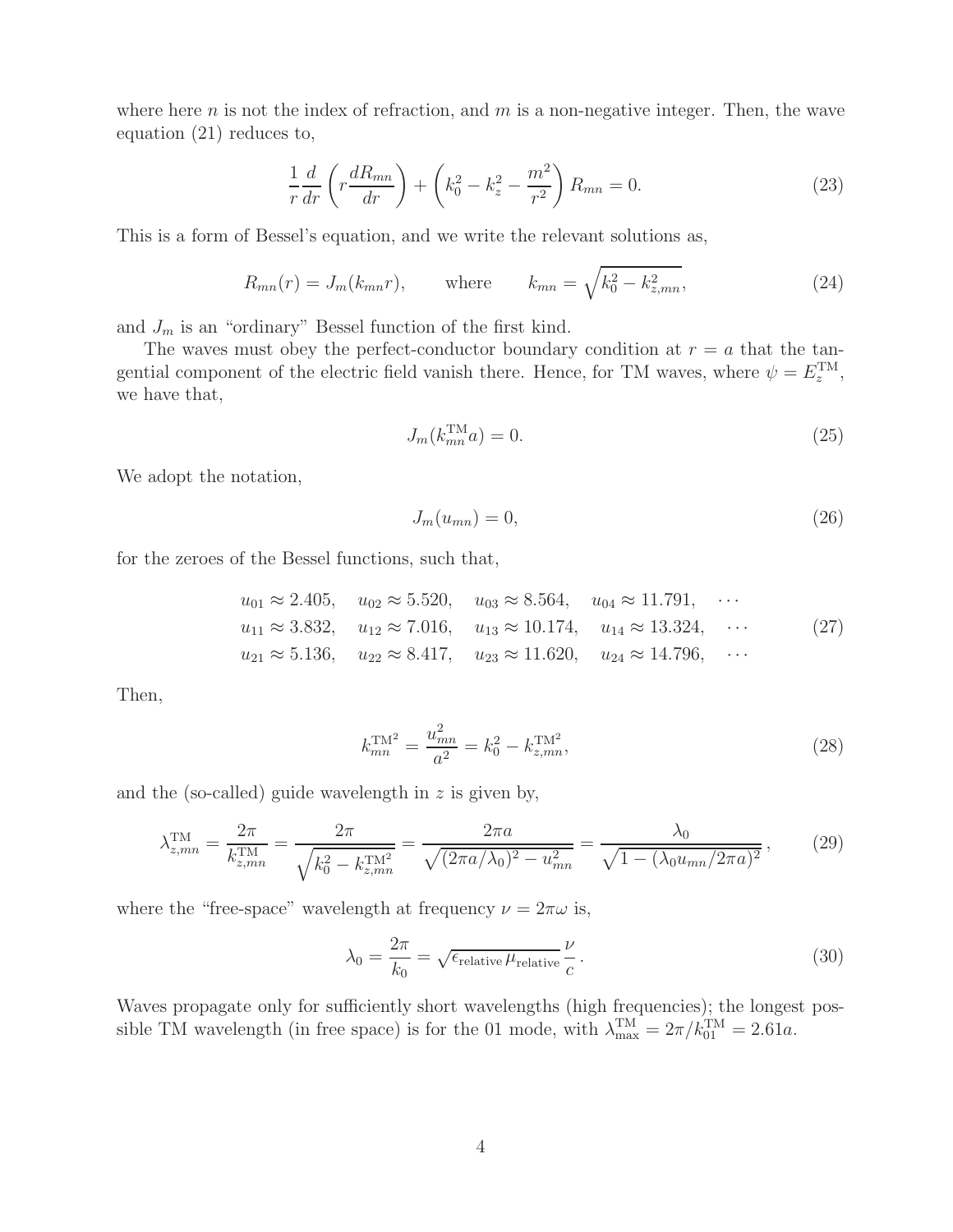The TM wave fields can now be written as, using eq.  $(12)$  (with  $E_0$  complex), noting eq.  $(28),^7$ 

$$
E_z^{\text{TM}} = E_0 J_m \left(\frac{r}{a} u_{mn}\right) e^{\pm im\theta} e^{i(k_{z,mn}^{\text{TM}} z - \omega t)}, \tag{31}
$$

$$
E_r^{\text{TM}} = \frac{iE_0 k_{z,mn}^{\text{TM}} a}{u_{mn}} J'_m \left(\frac{r}{a} u_{mn}\right) e^{\pm im\theta} e^{i(k_{z,mn}^{\text{TM}} z - \omega t)}, \tag{32}
$$

$$
E_{\theta}^{\text{TM}} = \mp \frac{m E_0 k_{z,mn}^{\text{TM}} a^2}{u_{mn}^2 r} J_m \left(\frac{r}{a} u_{mn}\right) e^{\pm im\theta} e^{i(k_{z,mn}^{\text{TM}} z - \omega t)}, \tag{33}
$$

$$
H_r^{\rm TM} = -\frac{E_\theta^{\rm TM}}{Z^{\rm TM}},\tag{34}
$$

$$
H_{\theta}^{\text{TM}} = \frac{E_r^{\text{TM}}}{Z^{\text{TM}}}.
$$
\n(35)

The time-average flow of energy inside the guide follows from eqs. (18) as,

$$
\langle \mathbf{S}^{TM} \rangle = \frac{1}{2Z^{TM}} \left| \mathbf{E}_{\perp}^{TM} \right|^2 \hat{\mathbf{z}} + \frac{1}{2Z^{TM}} Re \left( E_z^{TM} \mathbf{E}_{\perp}^{*TM} \right)
$$
  
\n
$$
= \frac{|E_0|^2}{2Z^{TM}} \frac{k_{z,mn}^{TM} a^2}{u_{mn}^2} \left\{ \frac{k_{z,mn}^{TM} a^2}{u_{mn}^2} \left[ \frac{m^2}{r^2} J_m^2 \left( \frac{r}{a} u_{mn} \right) + \frac{u_{mn}^2}{a^2} J_m'^2 \left( \frac{r}{a} u_{mn} \right) \right] \hat{\mathbf{z}} + \frac{m}{r} J_m^2 \left( \frac{r}{a} u_{mn} \right) \hat{\boldsymbol{\theta}} \right\}.
$$
 (36)

There is no radial component to the time-average energy flow, whose streamlines follow helices of constant radius; however, the pitch of these helices is a function of radius, so the flow pattern is complex.

The time-average momentum density per unit length in the guide is, for TM waves,

$$
\langle \mathbf{P}^{\text{TM}} \rangle = \frac{n_{\text{index}}^2 \pi |E_0|^2}{c^2} \left( \frac{k_{z,mn}^{\text{TM}} a^2}{u_{mn}^2} \right)^2 \frac{u_{mn}^2}{a^2} \int_0^a r \, dr \left[ \frac{m^2 a^2}{r^2 u_{mn}^2} J_m^2 \left( \frac{r}{a} u_{mn} \right) + J_m'^2 \left( \frac{r}{a} u_{mn} \right) \right] \hat{\mathbf{z}}
$$
  
\n
$$
= \frac{n_{\text{index}}^2 \pi |E_0|^2}{c^2} \frac{k_{z,mn}^{\text{TM}} a^4}{Z^{\text{TM}}} \int_0^1 x \, dx \left[ \frac{m^2}{u_{mn}^2 x^2} J_m^2 (u_{mn} x) + J_m'^2 (u_{mn} x) \right] \hat{\mathbf{z}}
$$
  
\n
$$
= \frac{n_{\text{index}}^2 \pi |E_0|^2}{c^2} \frac{k_{z,mn}^{\text{TM}} a^4}{2Z^{\text{TM}}} \int_0^1 x \, dx \left[ J_{m-1}^2 (u_{mn} x) + J_{m+1}^2 (u_{mn} x) \right] \hat{\mathbf{z}}
$$
  
\n
$$
= \frac{n_{\text{index}}^2 \pi |E_0|^2}{c^2} \frac{k_{z,mn}^{\text{TM}} a^4}{4Z^{\text{TM}}} \left[ J_{m-1}^2 (u_{mn}) + J_{m+1}^2 (u_{mn}) \right] \hat{\mathbf{z}}
$$
  
\n
$$
= \frac{n_{\text{index}}^2 \pi |E_0|^2}{c^2} \frac{k_{z,mn}^{\text{TM}} a^4}{2Z^{\text{TM}}} J_m'^2 (u_{mn}) \hat{\mathbf{z}} = \frac{n_{\text{index}}^2 \pi |E_0|^2}{c^2} \frac{k_{z,mn}^{\text{TM}} a^4}{2Z^{\text{TM}}} J_{m+1}^2 (u_{mn}) \hat{\mathbf{z}}, \qquad (37)
$$

recalling eq. (19), noting that  $J_{m-1} + J_{m+1} = 2mJ_m(x)/x$ ,  $J_{m-1} - J_{m+1} = 2dJ_m(x)/dx$ ,<br>  $J_m(u_{mn}) = 0$ ,  $J_{m-1}(u_{mn}) = -J_{m+1}(u_{mn}) = J'_m(u_{mn})$ , and using eq. 5.11(11), p. 135 of [17]

<sup>&</sup>lt;sup>7</sup>We (more or less) follow the notation of sec. 9.18 of [16], although that section used cos  $m\theta$  and sin  $m\theta$ rather than  $e^{\pm m\theta}$  in the wavefunctions, which implies that the angular momentum is zero.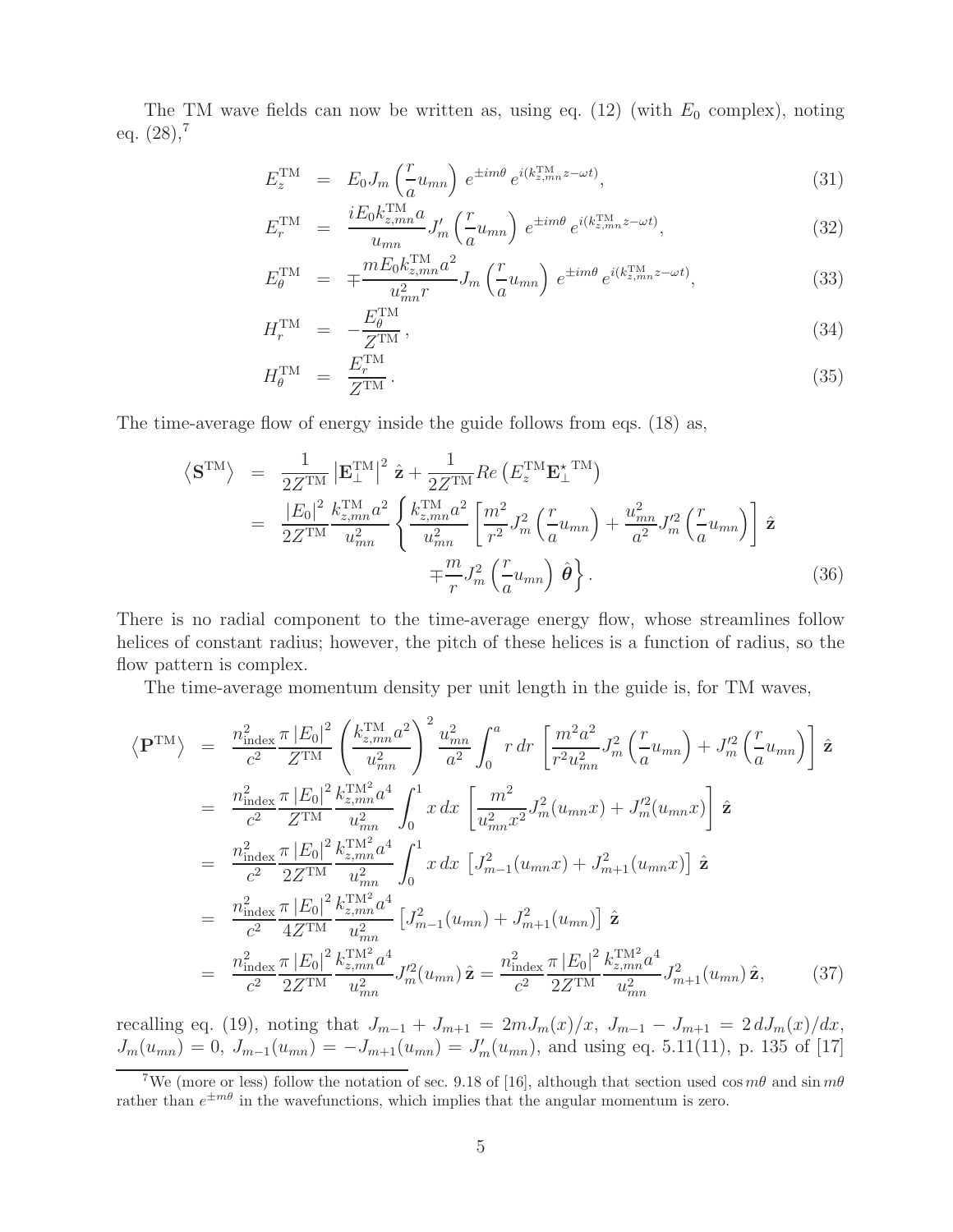(due to Lommel),

$$
\int^x x \, dx \, J_m^2(kx) = \frac{x^2}{2} \left[ J_m^2(kx) - J_{m-1}(kx) J_{m+1}(kx) \right] = \frac{x^2}{2} \left[ \left( 1 - \frac{m^2}{k^2 x^2} \right) J_m^2(kx) + J_m'^2(kx) \right]. \tag{38}
$$

The time-average angular-momentum density per unit length is, recalling eq. (20) and using eq. (38) for  $J_m(u_{mn}) = 0$ ,

$$
\langle \mathbf{L}^{\text{TM}} \rangle = \mp \frac{n_{\text{index}}^2}{c^2} \frac{m \pi |E_0|^2}{Z^{\text{TM}}} \frac{k_{z,mn}^{\text{TM}} a^2}{u_{mn}^2} \int_0^a r \, dr \, J_m^2 \left( \frac{r}{a} u_{mn} \right) \hat{\mathbf{z}} \n= \mp \frac{n_{\text{index}}^2 m \pi |E_0|^2}{c^2} \frac{k_{z,mn}^{\text{TM}} a^4}{Z^{\text{TM}}} \int_0^1 x \, dx \, J_m^2(u_{mn} x) \hat{\mathbf{z}} \n= \mp \frac{n_{\text{index}}^2 m \pi |E_0|^2}{c^2} \frac{k_{z,mn}^{\text{TM}} a^4}{2Z^{\text{TM}}} J_m'^2(u_{mn}) \hat{\mathbf{z}} = \mp m \frac{\langle \mathbf{P}^{\text{TM}} \rangle}{k_{z,mn}^{\text{TM}}}.
$$
\n(39)

For TE waves where  $\psi = H_z^{\text{TE}}$  and  $E_{\theta}^{\text{TE}} \propto \partial H_z^{\text{TE}}/\partial r$  according to eq. (11), the condition that  $E_{\theta}^{\text{TE}}(r=a) = 0$  implies that,

$$
J'_m(k_{mn}^{\text{TE}}a) = 0. \tag{40}
$$

We adopt the notation,

$$
J'_m(u'_{mn}) = 0,\t\t(41)
$$

for the zeroes of the derivatives of the Bessel functions, such that,

$$
u'_{01} \approx 3.832, \quad u'_{02} \approx 7.016, \quad u'_{03} \approx 10.174, \quad u'_{04} \approx 13.324, \quad \cdots
$$
  
\n
$$
u'_{11} \approx 1.841, \quad u'_{12} \approx 5.331, \quad u'_{13} \approx 8.536, \quad u'_{14} \approx 8.536, \quad \cdots
$$
  
\n
$$
u'_{21} \approx 3.054, \quad u'_{22} \approx 6.706, \quad u'_{23} \approx 9.970, \quad u'_{24} \approx 9.970, \quad \cdots
$$
\n(42)

Then,

$$
k_{mn}^{\text{TE}^2} = \frac{u_{mn}^{\prime 2}}{a^2} = k_0^2 - k_{z,mn}^{\text{TE}^2},\tag{43}
$$

and the guide wavelength  $(in z)$  is given by,

$$
\lambda_{z,mn}^{\text{TE}} = \frac{2\pi}{k_{z,mn}^{\text{TE}}} = \frac{2\pi}{\sqrt{k_0^2 - k_{mn}^{\text{TE}}}} = \frac{2\pi a}{\sqrt{(2\pi a/\lambda_0)^2 - u_{mn}^{'2}}},\tag{44}
$$

The maximum (free-space) TE wavelength is for the 11 mode, with  $\lambda_{\text{max}}^{\text{TE}} = 3.41a$ , which is longer than  $\lambda_{\text{max}}^{\text{TM}}$ .

The TE wave fields can now be written using eq. (11) as,

$$
H_z^{\text{TE}} = H_0 J_m \left(\frac{r}{a} u'_{mn}\right) e^{\pm im\theta} e^{i(k_{z,mn}^{\text{TE}} z - \omega t)},\tag{45}
$$

$$
H_r^{\text{TE}} = \frac{iH_0 k_{z,mn}^{\text{TE}} a}{u'_{mn}} J'_m \left(\frac{r}{a} u'_{mn}\right) e^{\pm im\theta} e^{i(k_{z,mn}^{\text{TM}} z - \omega t)},\tag{46}
$$

$$
H_{\theta}^{\text{TE}} = \mp \frac{m H_0 k_{z,mn}^{\text{TE}} a^2}{u_{nn}^2 r} J_m \left(\frac{r}{a} u'_{mn}\right) e^{\pm im\theta} e^{i(k_{z,mn}^{\text{TM}} z - \omega t)}, \tag{47}
$$

$$
E_r^{\text{TE}} = Z^{\text{TE}} H_\theta^{\text{TE}},
$$
  
\n
$$
E_\theta^{\text{TE}} = -Z^{\text{TE}} H_r^{\text{TE}}.
$$
\n(48)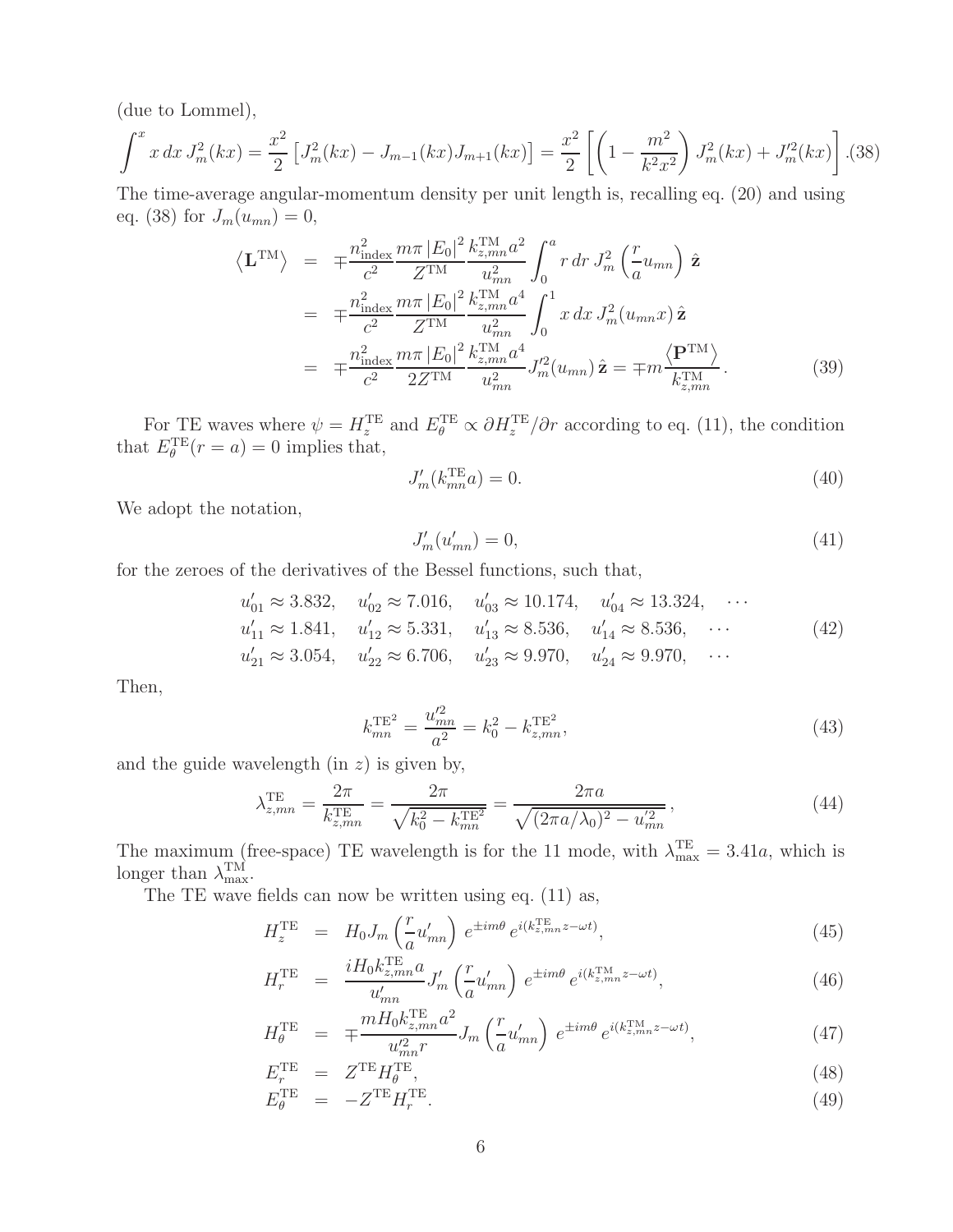The time-average flow of energy inside the guide follows from eqs. (17) as,

$$
\langle \mathbf{S}^{\text{TE}} \rangle = \frac{Z^{\text{TE}}}{2} |\mathbf{H}_{\perp}^{\text{TE}}|^2 \hat{\mathbf{z}} + \frac{Z^{\text{TE}}}{2} Re \left( H_z^{\star \text{TE}} \mathbf{H}_{\perp}^{\text{TE}} \right)
$$
  
\n
$$
= \frac{Z^{\text{TE}} |H_0|^2 k_{z,mn}^{\text{TE}} a^2}{2} \left\{ \frac{k_{z,mn}^{\text{TE}} a^2}{u_{mn}^2} \left[ \frac{m^2}{r^2} J_m^2 \left( \frac{r}{a} u_{mn}' \right) + \frac{u_{mn}^{\prime 2}}{a^2} J_m^{\prime 2} \left( \frac{r}{a} u_{mn}' \right) \right] \hat{\mathbf{z}} \right\}
$$
  
\n
$$
+ \frac{m}{r} J_m^2 \left( \frac{r}{a} u_{mn}' \right) \hat{\boldsymbol{\theta}} \right\}.
$$
 (50)

Again, the energy-flow lines are helices of constant radii.

The time-average momentum density per unit length in the guide is,

$$
\langle \mathbf{P}^{\text{TE}} \rangle = \frac{n_{\text{index}}^2}{c^2} \pi Z^{\text{TE}} |H_0|^2 \left( \frac{k_{z,mn}^{\text{TE}} a^2}{u_{mn}^2} \right)^2 \frac{u_{mn}^2}{a^2} \int_0^a r \, dr \left[ \frac{m^2 a^2}{r^2 u_{mn}^2} J_m^2 \left( \frac{r}{a} u_{mn}' \right) + J_m'^2 \left( \frac{r}{a} u_{mn}' \right) \right] \hat{\mathbf{z}}
$$
  
\n
$$
= \frac{n_{\text{index}}^2}{c^2} \pi Z^{\text{TE}} |H_0|^2 \frac{k_{z,mn}^{\text{TE}} a^4}{u_{mn}^2} \int_0^1 x \, dx \left[ \frac{m^2}{u_{mn}^2 x^2} J_m^2 (u_{mn}' x) + J_m'^2 (u_{mn}' x) \right] \hat{\mathbf{z}}
$$
  
\n
$$
= \frac{n_{\text{index}}^2}{c^2} \frac{\pi Z^{\text{TE}} |H_0|^2}{2} \frac{k_{z,mn}^{\text{TE}} a^4}{u_{mn}^2} \int_0^1 x \, dx \left[ J_{m-1}^2 (u_{mn}' x) + J_{m+1}^2 (u_{mn}' x) \right] \hat{\mathbf{z}}
$$
  
\n
$$
= \frac{n_{\text{index}}^2}{c^2} \frac{\pi Z^{\text{TE}} |H_0|^2}{4} \frac{k_{z,mn}^{\text{TE}} a^4}{u_{mn}^2} \left\{ J_{m-1}^2 (u_{mn}' ) + J_{m+1}^2 (u_{mn}' ) - J_m [J_{m-2} (u_{mn} ' ) + J_{m+2} (u_{mn}' )] \right\} \hat{\mathbf{z}}
$$
  
\n
$$
= \frac{n_{\text{index}}^2}{c^2} \frac{\pi Z^{\text{TE}} |H_0|^2}{4} \frac{k_{z,mn}^{\text{TE}} a^4}{u_{mn}^2} \left[ \frac{2m^2}{u_{mn}^2} J_m^2 (u_{mn}' ) - 2 \left( \frac{2m^2}{u_{mn}^2} - 1 \right) J_m^2 (u_{mn}' ) \right] \hat{\mathbf{z}}
$$
  
\n
$$
= \frac{n_{\text{index}}
$$

using eq. (38) and that  $J_{m-1} + J_{m+1} = 2mJ_m(x)/x$ ,  $J_{m-1} - J_{m+1} = 2J'_m$ , so  $J'_m(u'_{mn}) =$ <br>0. implies that  $J_{m-1}(u') = J_{m-1}(u') = mJ_n(u')/u'$ ,  $\overset{8}{\phantom{8}}$ . The time average applier 0 implies that  $J_{m-1}(u'_{mn}) = J_{m+1}(u'_{mn}) = mJ_m(u'_{mn})/u'_{mn}$ <sup>8</sup>. The time-average angular-<br>momentum density per unit length is using eq. (38) for  $J'(u') = 0$ momentum density per unit length is, using eq. (38) for  $J'_m(u'_{mn}) = 0$ ,

$$
\langle \mathbf{L}^{\text{TE}} \rangle = \mp \frac{n_{\text{index}}^2}{c^2} m \pi Z^{\text{TE}} |H_0|^2 \frac{k_{z,mn}^{\text{TE}} a^2}{u_{mn}^2} \int_0^a r \, dr \, J_m^2 \left( \frac{r}{a} u_{mn}' \right) \hat{\mathbf{z}}
$$
  
\n
$$
= \mp \frac{n_{\text{index}}^2}{c^2} m \pi Z^{\text{TE}} |H_0|^2 \frac{k_{z,mn}^{\text{TE}} a^4}{u_{mn}^2} \int_0^1 x \, dx \, J_m^2(u_{mn}'x) \hat{\mathbf{z}}
$$
  
\n
$$
= \mp \frac{n_{\text{index}}^2 m \pi Z^{\text{TE}} |H_0|^2 k_{z,mn}^{\text{TE}} a^4}{c^2} \left( 1 - \frac{m^2}{u_{mn}^2} \right) J_m^2(u_{mn}') \hat{\mathbf{z}} = \mp m \frac{\langle \mathbf{P}^{\text{TE}} \rangle}{k_{z,mn}^{\text{TE}}} . \tag{52}
$$

*In a quantum view, photons of the waveguide modes carry momentum*  $\mathbf{P} = \hbar k_z \hat{\mathbf{z}}$ *, and* as these relative here  $\mathbf{I}$ ,  $\mathbf{E} = \mathbf{E} \hat{\mathbf{z}}$   $\mathbf{B}$ . The solution here  $\mathbf{I}$ ,  $\mathbf{E} \times \mathbf{B}$ *hence these photons have angular momentum*  $\mathbf{L} = \mp m\hbar \hat{\mathbf{z}}$ .<sup>9</sup> *The calculation here*,  $\mathbf{L} = \mathbf{r} \times \mathbf{P}$ *, corresponds to orbital angular momentum.*

<sup>8</sup>Some authors imply that the result (51) should be more evident, but I had to slog through the above.

<sup>&</sup>lt;sup>9</sup>As  $k \neq \omega/c$ , the waveguide photons are "virtual" and the guided waves are "evanescent". Regarding the latter, see sec. 2.8 of [14].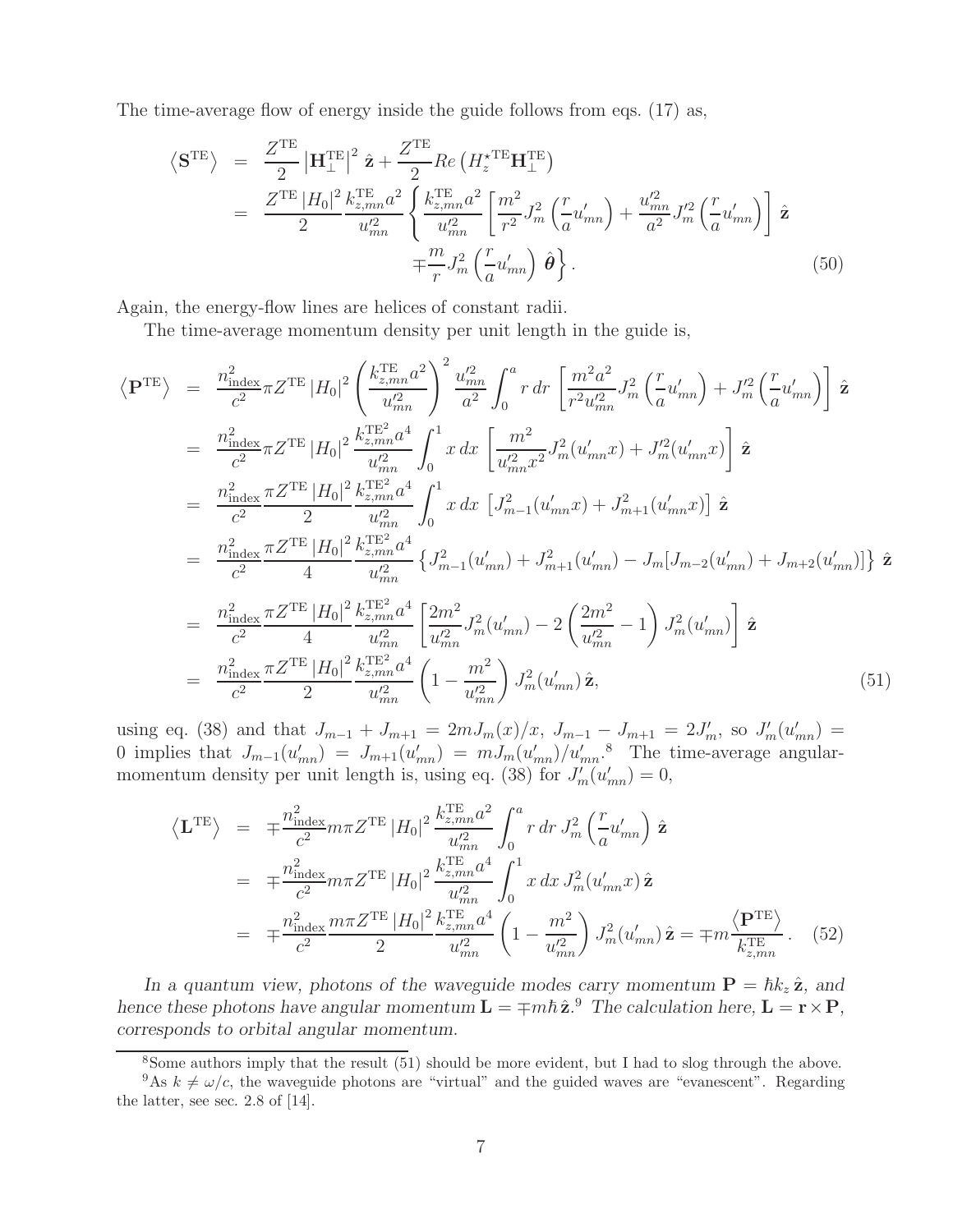*A general discussion of "orbital" and "spin" angular momentum of classical electromagnetic fields [18] leads to expressions for their volume densities,*

$$
l_{\text{EM},\text{orbital}} = \mathbf{r} \times \frac{\sum_{j=1}^{3} E_{\text{rot},j} \nabla A_{\text{rot},j}}{4\pi c}, \qquad l_{\text{EM},\text{spin}} = \frac{\mathbf{E}_{\text{rot}} \times \mathbf{A}_{\text{rot}}}{4\pi c}, \tag{53}
$$

*where the rotational part of a vector field* **F** *obeys*  $\nabla \cdot \mathbf{F}_{\text{rot}} = 0$ *, and we note that the rotational part of the vector potential* **A** *is gauge invariant (see sec. 2.1 of [18]). In the present examples,*  $\nabla \cdot \mathbf{E} = \nabla \cdot \mathbf{D}/\epsilon = 0$  for both the TE and TM waves, such that  $\mathbf{E}_{\text{rot}} = \mathbf{E}$ . It is particularly simple *with wave fields to work in the Gibbs' gauge, where the scalar potential is identically zero, and*  $\mathbf{A} = i\mathbf{E}/\omega$ . Then,  $\nabla \cdot \mathbf{A} = 0$ , so that  $\mathbf{A}_{\text{rot}} = \mathbf{A}$ , and  $\mathbf{l}_{\text{EM,spin}} = \mathbf{E}_{\text{rot}} \times \mathbf{A}_{\text{rot}}/4\pi c = 0$ . *That is, the field angular momentum in these examples is purely orbital, according to eq. (53).*

#### **2.2.1 Phase, Group and Energy-Flow Velocities**

The Poynting vector **S** has dimensions of energy density time velocity, which suggests that we define an energy-flow velocity as, <sup>10</sup>

$$
\mathbf{v}_E = \frac{\mathbf{S}}{u} = \frac{\mathbf{E} \times \mathbf{H}}{u},\tag{54}
$$

where the electromagnetic energy density is,

$$
u = \frac{\mathbf{E} \cdot \mathbf{D} + \mathbf{B} \cdot \mathbf{H}}{2} = \frac{\epsilon E^2 + \mu H^2}{2},\tag{55}
$$

with **E** and **H** are purely real in eqs.  $(54)-(55)$ . However, both **S** and u vary rapidly in space and time, so their use in eq. (54) would lead to a velocity field with dramatic fluctuations. These fluctuations could be smoothed by considering only the time-average densities,

$$
\langle \mathbf{S} \rangle = \frac{Re(\mathbf{E} \times \mathbf{H}^*)}{2}, \qquad \langle u \rangle = \frac{Re(\mathbf{E} \cdot \mathbf{D}^* + \mathbf{B} \cdot \mathbf{H}^*)}{4} = \frac{\epsilon |E|^2 + \mu |H|^2}{4}, \tag{56}
$$

where the time-average Poynting vectors  $\langle S \rangle$  for TM and TE modes are given in eqs. (36) and (50). The time-average field energy density for TM modes is,

$$
\langle u^{\text{TM}} \rangle = \frac{\epsilon |E^{\text{TM}}|^2 + \mu |H^{\text{TM}}|^2}{4} = \frac{\epsilon \left( |E_z^{\text{TM}}|^2 + |\mathbf{E}_{\perp}^{\text{TM}}|^2 \right) + \mu |\mathbf{E}_{\perp}^{\text{TM}}|^2 / Z^{\text{TM}}}{4}
$$
  
\n
$$
= \frac{\epsilon}{4} \left[ |E_z^{\text{TM}}|^2 + |\mathbf{E}_{\perp}^{\text{TM}}|^2 \left( 1 + \frac{k_0^2}{k_{z,mn}^{\text{TM2}}} \right) \right]
$$
  
\n
$$
= \frac{\epsilon |E_0|^2}{4} \left\{ J_m^2 \left( \frac{r}{a} u_{mn} \right) + \left( 1 + \frac{k_0^2}{k_{z,mn}^{\text{TM2}}} \right) \frac{k_{z,mn}^{\text{TM2}} a^4}{u_{mn}^4} \left[ \frac{m^2}{r^2} J_m^2 \left( \frac{r}{a} u_{mn} \right) + \frac{u_{mn}^2}{a^2} J_m'^2 \left( \frac{r}{a} u_{mn} \right) \right] \right\}.
$$
  
\n(57)

<sup>&</sup>lt;sup>10</sup>J.J. Thomson developed the notion of field momentum density (1) essentially according to  $\mathbf{p} = \mathbf{S}/c^2 =$  $uv/c^2$  [3, 19]. See also eq. (19), p. 79 of [20], and p. 6 of [21]. The idea that an energy flux vector is the product of energy density and energy flow velocity seems to be due to Umov [22] (1874), based on Euler's continuity equation [23] for mass flow,  $\nabla \cdot (\rho \mathbf{v}) = -\partial \rho / \partial t$ . Poincaré applied this notion to an *électromagnétic fluide fictif* between eqs. (3) and (4) of [24] (1900). The energy-flow velocity (54) appeared on p. 392 of the textbook [25] and on p. 794 of [26]. See also [27]-[30]. Nonstandard definitions are considered in [31]-[33].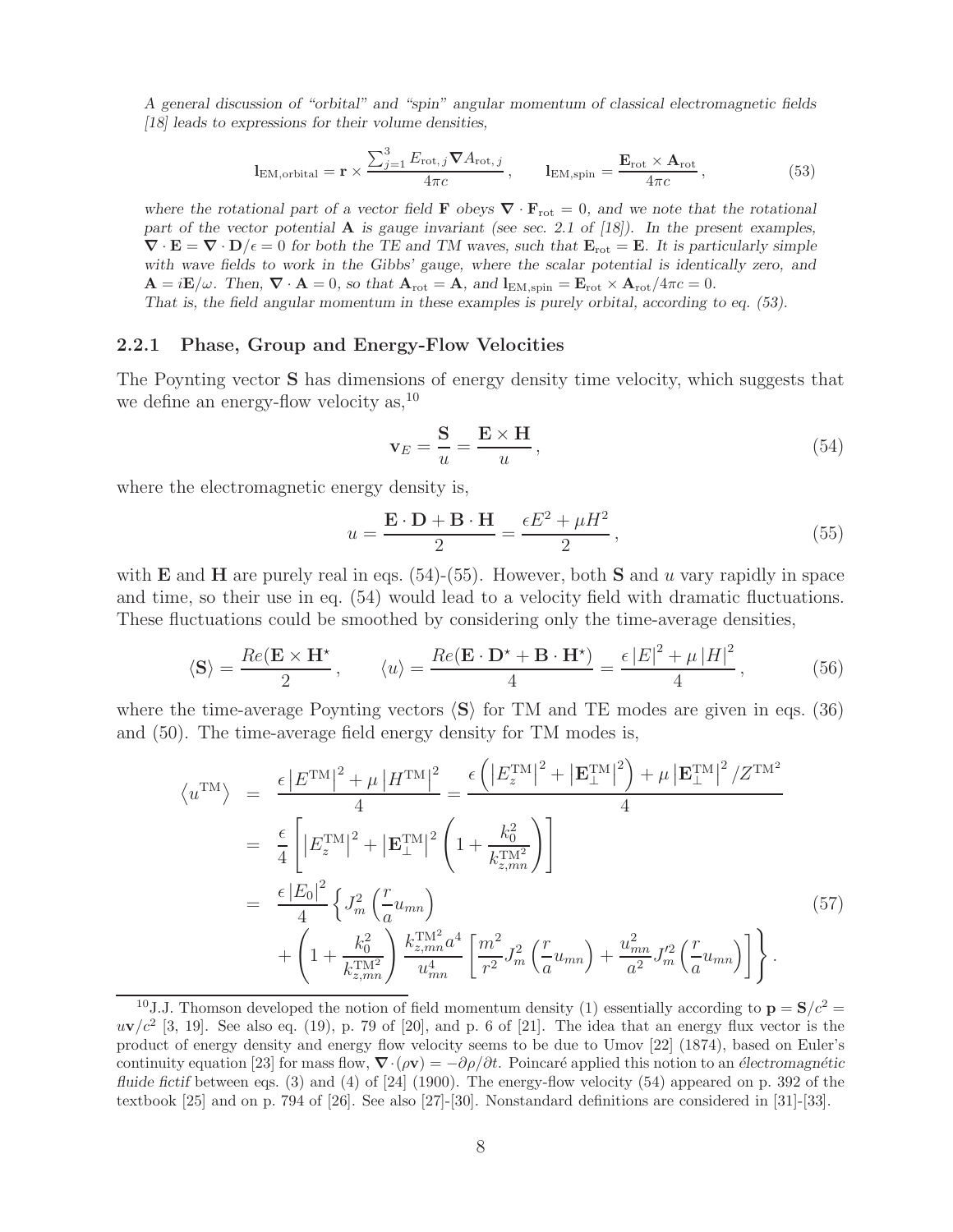The ratio  $\langle \mathbf{S}^{TM}(r) \rangle / \langle u^{TM}(r) \rangle$  is a complicated function of radius r, and seems still to be too fine-grained a definition for the energy-flow velocity of the wave.

A coarser-grained definition is to consider the ratio  $\int \langle S_z^{TM} \rangle dA \text{rea}/\langle U^{TM} \rangle$  of the total power flowing down the guide to the energy density per unit length, where  $\int \langle S_z^{TM} \rangle dA$ rea has been given to within a factor in eq. (37). Of course, this definition averages over the helical flow of the Poynting vector  $\langle S \rangle$ .

The energy density per unit length is,

$$
\langle U^{\text{TM}} \rangle = \frac{\pi \epsilon |E_0|^2}{2} \int_0^a r \, dr \left\{ J_m^2 \left( \frac{r}{a} u_{mn} \right) + \left( k_{z,mn}^{\text{TM}^2} + k_0^2 \right) \frac{a^2}{u_{mn}^2} \left[ \frac{m^2 a^2}{u_{mn}^2 r^2} J_m^2 \left( \frac{r}{a} u_{mn} \right) + J_m'^2 \left( \frac{r}{a} u_{mn} \right) \right] \right\}
$$
  
\n
$$
= \frac{\pi \epsilon |E_0|^2 a^2}{2} \int_0^1 x \, dx \left\{ J_m^2 (u_{mn} x) + \left( k_{z,mn}^{\text{TM}^2} + k_0^2 \right) \frac{a^2}{u_{mn}^2} \left[ \frac{m^2}{u_{mn}^2 x^2} J_m^2 (u_{mn} x) + J_m'^2 (u_{mn} x) \right] \right\}
$$
  
\n
$$
= \frac{\pi \epsilon |E_0|^2 a^2}{4} J_m'^2 (u_{mn}) \left[ 1 + \left( k_{z,mn}^{\text{TM}^2} + k_0^2 \right) \frac{a^2}{u_{mn}^2} \right] = \frac{\pi \epsilon |E_0|^2 k_0^2 a^4}{u_{mn}^2} J_m'^2 (u_{mn}). \tag{58}
$$

Hence, the coarse-grained energy-flow velocity for TM waves is,

$$
\tilde{\mathbf{v}}_E^{\text{TM}} \equiv \frac{\int \left\langle \mathbf{S}_z^{\text{TM}} \right\rangle d\text{Area}}{\langle U^{\text{TM}} \rangle} = \frac{c^2}{n_{\text{index}}^2} \frac{\left\langle \mathbf{P}^{\text{TM}} \right\rangle}{\langle U^{\text{TM}} \rangle} = \frac{1}{Z^{\text{TM}} \epsilon} \frac{k_{z,mn}^{\text{TM}^2}}{k_0^2} \hat{\mathbf{z}} = \frac{c}{n_{\text{index}}} \frac{k_{z,mn}^{\text{TM}}}{k_0} \le \frac{c}{n_{\text{index}}} \hat{\mathbf{z}}. \tag{59}
$$

A similar calculation for TE waves gives the same form.

A different approach to characterization of wave velocities is the so-called eikonal method, introduced by Sommerfeld and Runge [34]. We follow two papers of Whitham [35, 36], which are variants of arguments by Landau [37, 38]. See also sec. 45 of [39], and the author's note [40].

An argument applicable to waves of all types that are far from localized sources is based on the approximation that any scalar component of the wave function can be written as,

$$
\psi = A(\mathbf{r}, t)e^{i\varphi(\mathbf{r}, t)},\tag{60}
$$

where the A is a slowly-varying (complex) amplitude and  $\varphi$  is a rapidly varying (real) phase (sometimes also called the eikonal). In any small region (far from the source) the form (60) is nearly a plane wave  $e^{i(\mathbf{k}\cdot\mathbf{r}-\omega t)}$  with wave vector **k** and angular frequency  $\omega$  obtained from the first-order terms in a Taylor expansion of the phase  $\varphi$ ,

$$
\varphi(\mathbf{r},t) = \varphi_0 + \nabla \varphi \cdot \mathbf{r} + \frac{\partial \varphi}{\partial t}t + ..., \qquad (61)
$$

such that we identify,

$$
\mathbf{k} = \nabla \varphi, \quad \text{and} \quad \omega = -\frac{\partial \varphi}{\partial t}.
$$
 (62)

The locally plane wave has phase velocity,

$$
\mathbf{v}_p = \frac{\omega}{k} \hat{\mathbf{k}} = \frac{\omega}{k^2} \mathbf{k},\tag{63}
$$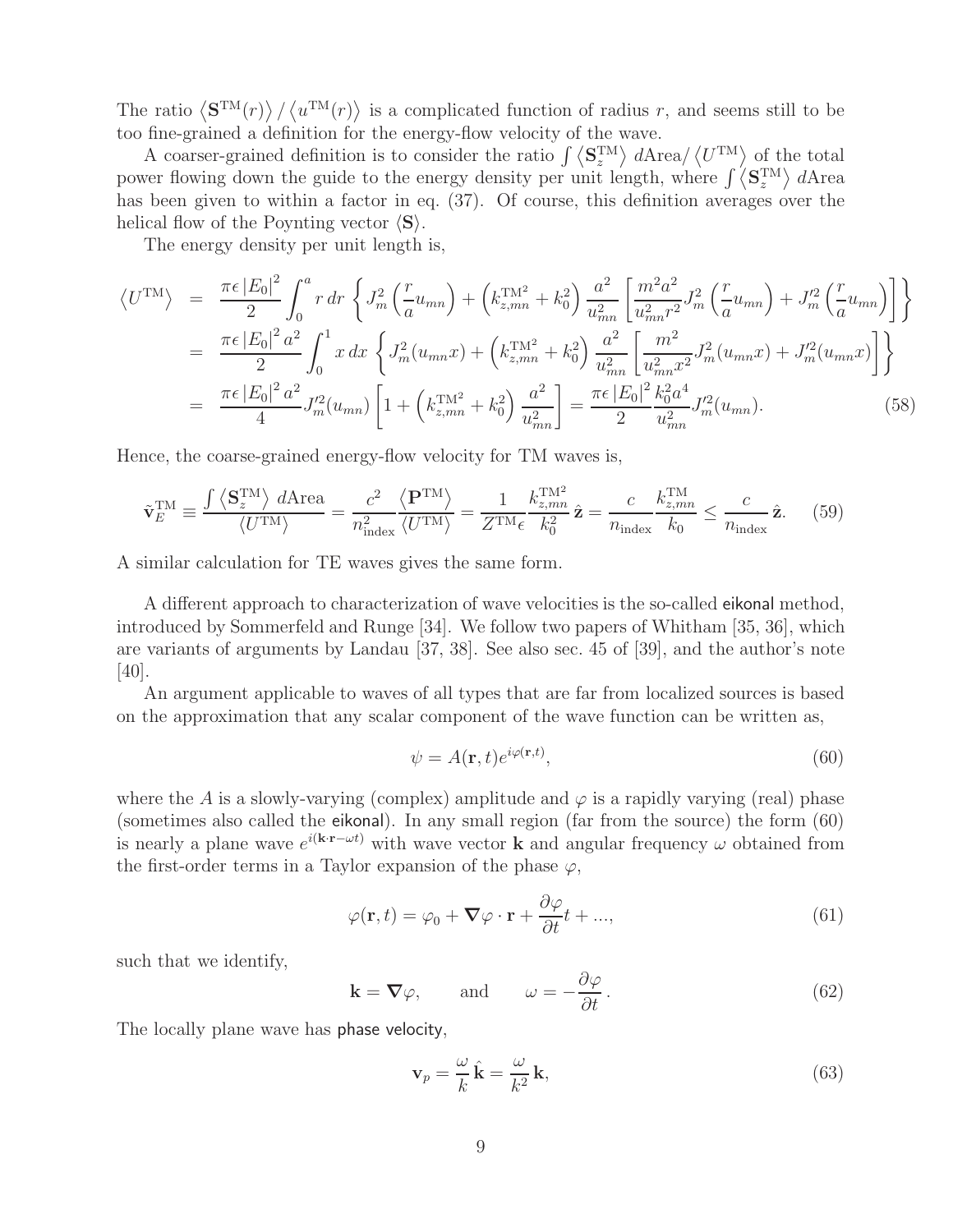where  $k = |\mathbf{k}|$ . It also follows from eq. (62) that,

$$
\frac{\partial \mathbf{k}}{\partial t} = -\nabla \omega. \tag{64}
$$

The plane wave  $e^{i(k \cdot \mathbf{r} - \omega t)}$  is at least an approximate solution to some wave equation. Using the plane wave as a trial solution to this wave equation leads to a functional relation between  $\omega$  and **k** (and possibly **r** as well) called the **dispersion relation**, which we write as,

$$
\omega = \omega(\mathbf{k}, \mathbf{r}).\tag{65}
$$

The dispersion relation can be used to generate the equations of the **geometric** or ray approximation as follows.

We first note that since  $\mathbf{k} = \nabla \varphi$  we have that  $\nabla \times \mathbf{k} = 0$ , *i.e.*,  $\partial k_i / \partial x_i = \partial k_i / \partial x_i$ . Then, if we use the dispersion relation in eq. (64), the ith component of that equation can be rewritten as,

$$
\frac{\partial k_i}{\partial t} = -\frac{\partial \omega}{\partial x_i} - \sum_j \frac{\partial \omega}{\partial k_j} \frac{\partial k_j}{\partial x_i} = -\frac{\partial \omega}{\partial x_i} - \sum_j \frac{\partial \omega}{\partial k_j} \frac{\partial k_i}{\partial x_j} = -\frac{\partial \omega}{\partial x_i} - \sum_j v_{g,j} \frac{\partial k_i}{\partial x_j},\tag{66}
$$

where,

$$
\mathbf{v}_g = \frac{\partial \omega}{\partial \mathbf{k}} = \nabla_{\mathbf{k}} \omega \tag{67}
$$

is the group velocity, so that

$$
\frac{d\mathbf{k}}{dt} = \frac{\partial \mathbf{k}}{\partial t} + (\mathbf{v}_g \cdot \boldsymbol{\nabla})\mathbf{k} = -\partial_{\mathbf{x}}\omega.
$$
 (68)

*We can interpret eq. (68) as implying that for an observer who moves with velocity,*

$$
\mathbf{v}_g = \frac{d\mathbf{r}}{dt} = \nabla_\mathbf{k} \omega \tag{69}
$$

*in a* homogeneous *medium (i.e., one for which*  $\partial_{x} \omega = 0$ ), the wave vector **k** *remains constant.*<sup>11</sup> *This result leads us to introduce the concept of a* ray *(in ordinary space) whose direction* is that of the group velocity  $\mathbf{v}_q$ . In a homogeneous medium the wave vector **k** is constant *along a ray (although* **k** *is not necessarily parallel to*  $\mathbf{v}_g^{12}$ 

*Furthermore, in a homogeneous medium the gradient <sup>∇</sup>***k**<sup>ω</sup> *is constant along a ray, since* ω *is only a function of* **k** *in such a medium, and* **k** *is constant along a ray. Hence, the*

$$
\omega(\mathbf{k}, \mathbf{r}) = \frac{k_0 c}{n_{\text{index}}} = \frac{c}{n_{\text{index}}} \sqrt{k_{z,mn}^2 + \frac{u_{mn}^2}{a^2}} = \frac{c}{n_{\text{index}}} \sqrt{k_{\theta,m}^2 + k_{z,mn}^2 - \frac{m^2}{r^2} + \frac{u_{mn}^2}{a^2}},\tag{70}
$$

which depends on the radius r if one uses the form that also depends on  $k_{\theta,m}$ . Hence, the guide medium, even if vacuum, is formally not "homogeneous" in the present sense for waves that carry angular momentum. In this case, the wave vector **k** is not expected to be (and is not) constant along a group-velocity ray.

 $12$ See, for example, the figure on p. 5 of [41].

<sup>&</sup>lt;sup>11</sup>For waveguide modes with nonzero m (which carry angular momentum), eqs. (2) and (28) can be combined to give,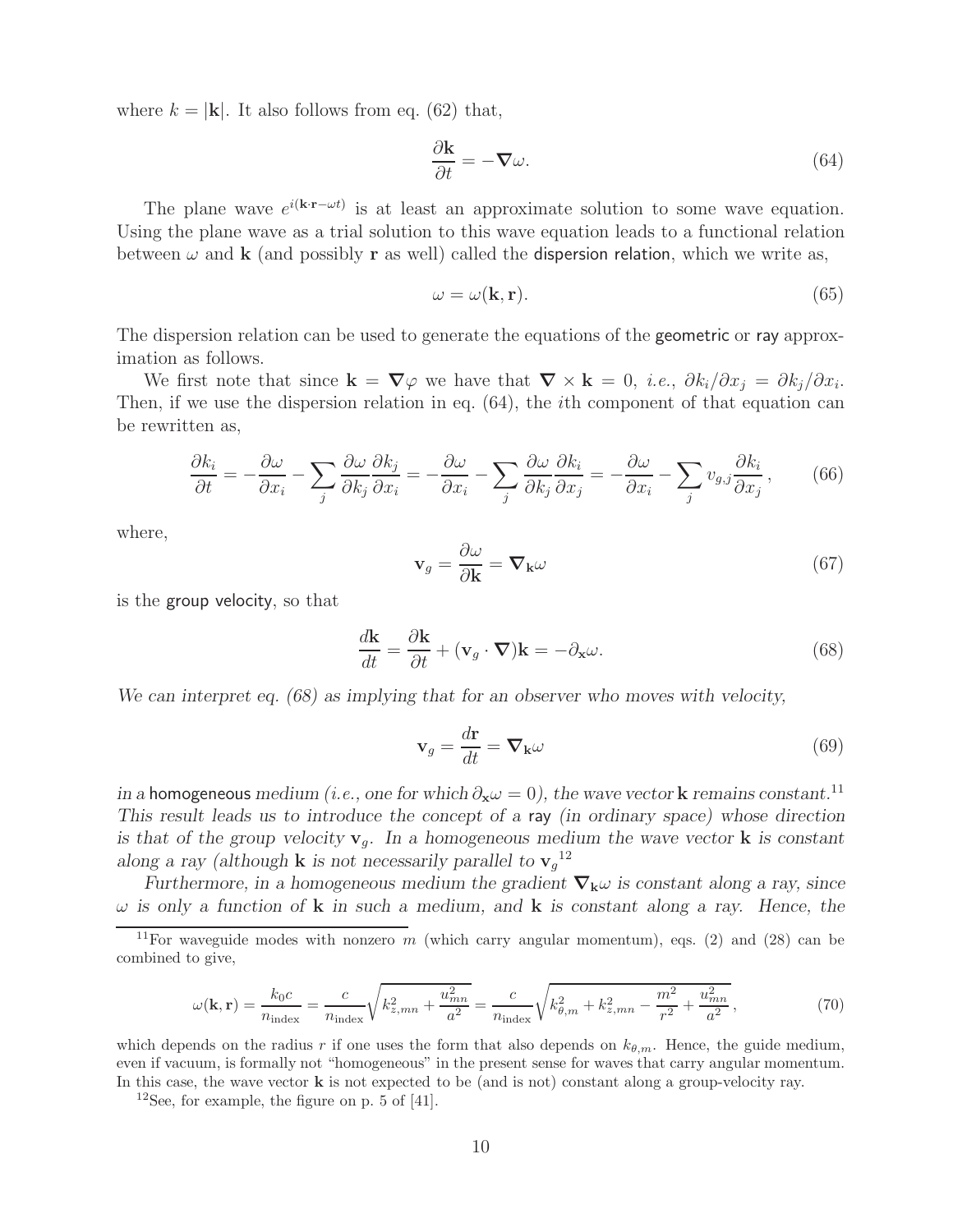*group velocity vector*  $\mathbf{v}_q = \nabla_k \omega$  *is constant along a ray, and the rays are straight lines in* a homogeneous medium*.This result holds even if the medium is anisotropic, and it holds whether or not the medium is linear.*

*If we suppose a ray to be associated with the Hamiltonian,*

$$
H = \omega(\mathbf{r}, \mathbf{k})\tag{71}
$$

*then Hamilton's equations of motion,*

$$
\frac{d\mathbf{r}}{dt} = \mathbf{\nabla}_{\mathbf{k}} H = \mathbf{\nabla}_{\mathbf{k}} \omega, \quad \text{and} \quad \frac{d\mathbf{k}}{dt} = -\mathbf{\nabla} H = -\mathbf{\nabla} \omega,
$$
\n(72)

*lead to the same forms as eqs. (68)-(69). Thus, the ray concept, which derives from the view of Fermat that light is a particle phenomenon, together with the principles of Hamiltonian mechanics, leads us to suppose that the energy of a particle of light is proportional is its frequency. Although this argument is perhaps the most compact derivation of so-called Hamiltonian optics, it was not made by Hamilton. Rather, it was Einstein [42] who first noted the relation between frequency and energy for quanta of light, while the use of eqs. (71)- (72) as the basis for geometric optics appears to be due to Landau [37].*<sup>13</sup>*,*<sup>14</sup>

For the present case of guided waves with wavefunctions of the form (22), the eikonal is,

$$
\varphi = k_{z,mn} z \pm m\theta - \omega t, \qquad k_{z,mn} = \sqrt{k_0^2 - \frac{u_{mn}^2}{a^2}} = \sqrt{\frac{n_{\text{index}}^2 \omega^2}{c^2} - \frac{u_{mn}^2}{a^2}},\tag{73}
$$

so the wave vector **k** in the sense of the eikonal method is,

$$
\mathbf{k} = \nabla \varphi = k_{z,mn} \,\hat{\mathbf{z}} \pm \frac{m}{r} \,\hat{\boldsymbol{\theta}}, \qquad k = \sqrt{k_{\theta,m}^2 + k_{z,mn}^2} = \sqrt{k_0^2 + \frac{m^2}{r^2} - \frac{u_{mn}^2}{a^2}}.
$$
 (74)

The eikonal phase velocity is,

$$
\mathbf{v}_p = \frac{\omega}{k^2} \mathbf{k}, \qquad v_p = \frac{\omega}{k} = \frac{c}{n_{\text{index}}} \frac{k_0}{k}.
$$
 (75)

such that lines of the phase-velocity field are helices with pitch that depends on radius  $r$ . The eikonal group velocity follows from the last form of eq. (70) as,

$$
\mathbf{v}_g = \frac{\partial \omega}{\partial \mathbf{k}} = \frac{\partial \omega}{\partial k_{z,mn}} \hat{\mathbf{z}} + \frac{\partial \omega}{\partial k_{\theta,m}} \hat{\boldsymbol{\theta}} = \frac{c}{n_{\text{index}}} \frac{\mathbf{k}}{k_0} = \frac{k^2}{k_0^2} \mathbf{v}_p = \left(1 + \frac{m^2}{k_0^2 r^2} - \frac{u_{mn}^2}{k_0^2 a^2}\right) \mathbf{v}_p, \tag{76}
$$

 $13$ Although Schrödinger used Hamiltonian optics to motivate his equation for the quantum behavior of particles [43], he appears not to have considered the inverse notion of the quantum relation  $E = \hbar \omega$  for the energy of particles of light as a starting point for Hamiltonian optics.

<sup>&</sup>lt;sup>14</sup>In [37] Landau explicitly identifies the angular frequency  $\omega$  as the Hamiltonian for geometrical optics, but the only medium he considers is vacuum. In [38] he considers anisotropic media that support mechanical waves and notes that if the medium is homogeneous then the rays are straight lines; but he does not explictly identify the dispersion relation  $\omega(\mathbf{k})$  with the Hamiltonian. In [44] he considers the optics/electrodynamics of anisotropic media but omits mention that the rays are straight lines in homogeneous anisotropic media, and of the connection between ray optics and Hamiltonian mechanics.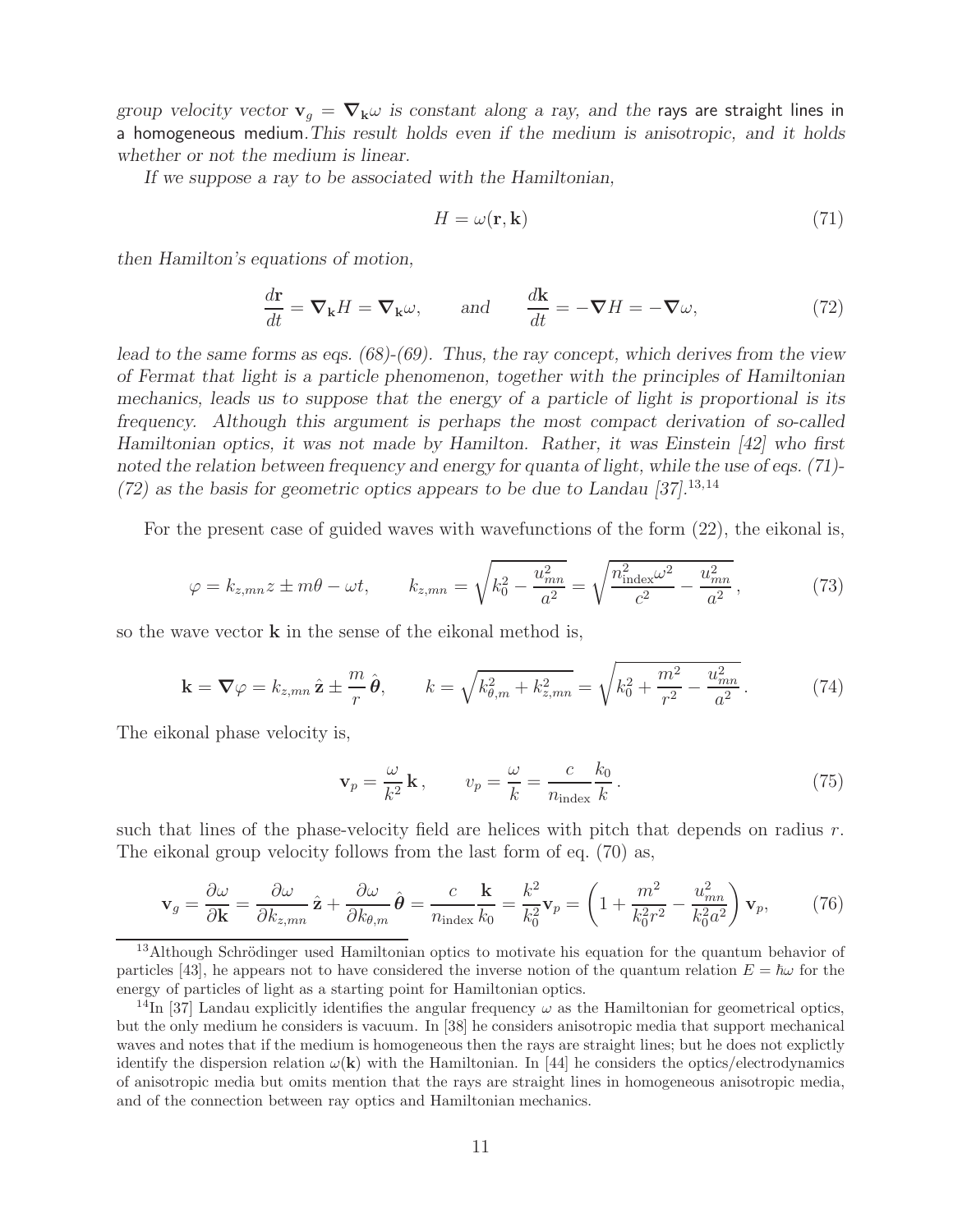whose magnitude grows arbitrarily large for small r.

This result is similar to the awkward behavior of the ratio  $\langle S^{TM}(r) \rangle / \langle u^{TM}(r) \rangle$  that was a candidate for the energy-flow velocity as discussed earlier in this section. We could avoid this behavior by using the second-to-last form of eq. (70), in which case we have,

$$
\tilde{\mathbf{v}}_g \equiv \frac{\partial \omega}{\partial k_{z,mn}} \hat{\mathbf{z}} = \frac{c}{n_{\text{index}}} \frac{k_{z,mn}}{k_0} \hat{\mathbf{z}} = \tilde{\mathbf{v}}_E,\tag{77}
$$

which is the same as the energy-flow velocity found in eq. (59) (after a similar disregard of awkwardness associated with the azimuthal term in the Poynting vector). Lines of  $\tilde{\mathbf{v}}_q$  are straight.

*Equation (77) is an example of the general identity between group velocity and energyflow velocity in homogeneous (linear) media, as reviewed in sec. 2.1 of [40].*

# **References**

- [1] N. Bozinovic *et al.*, *Terabit-Scale Orbital Angular Momentum Mode Division Multiplexing in Fibers*, Science **340**, 1545 (2013), http://kirkmcd.princeton.edu/examples/EM/bozinovic\_science\_340\_1545\_13.pdf
- [2] O. Heaviside, *Electrical Papers*, Vol. 2 (Macmillan, 1894), http://kirkmcd.princeton.edu/examples/EM/heaviside\_electrical\_papers\_2.pdf
- [3] J.J. Thomson, *Recent Researches in Electricity and Magnetism* (Clarendon Press, 1893), http://kirkmcd.princeton.edu/examples/EM/thomson\_recent\_researches\_in\_electricity.pdf
- [4] J. Larmor, *Electric Vibrations in Condensing Systems*, Proc. London Math. Soc. **26**, 119 (1894), http://kirkmcd.princeton.edu/examples/EM/larmor\_plms\_26\_119\_94.pdf
- [5] Lord Rayleigh, *On the Passage of Electric Waves through Tubes, or the Vibrations of Dielectric Cylinders*, Phil. Mag. **43**, 125 (1897), http://kirkmcd.princeton.edu/examples/EM/rayleigh\_pm\_43\_125\_97.pdf
- [6] G.C. Southworth, *Hyper-Frequency Wave Guides—General Considerations and Experimental Results*, Bell Syst. Tech. J. **15**, 284 (1936), http://kirkmcd.princeton.edu/examples/EM/southworth\_bstj\_15\_284\_36.pdf
- [7] J.R. Carson, S.P. Mead, and S.A. Schelkunoff, *Hyper-Frequency Wave Guides— Mathematical Theory*, Bell Syst. Tech. J. **15**, 310 (1936), http://kirkmcd.princeton.edu/examples/EM/carson\_bstj\_15\_310\_36.pdf
- [8] W.L. Barrow, *Transmission of Electromagnetic Waves in Hollow Tubes of Metal*, Proc. IRE **24**, 1298 (1936), http://kirkmcd.princeton.edu/examples/EM/barrow\_pire\_24\_1298\_36.pdf
- [9] K.S. Packard, *The Origin of Waveguides: A Case of Multiple Rediscovery*, IEEE Trans. Microw. Theor. Tech. **32**, 961 (1984), http://kirkmcd.princeton.edu/examples/EM/packard\_ieeetmtt\_32\_961\_84.pdf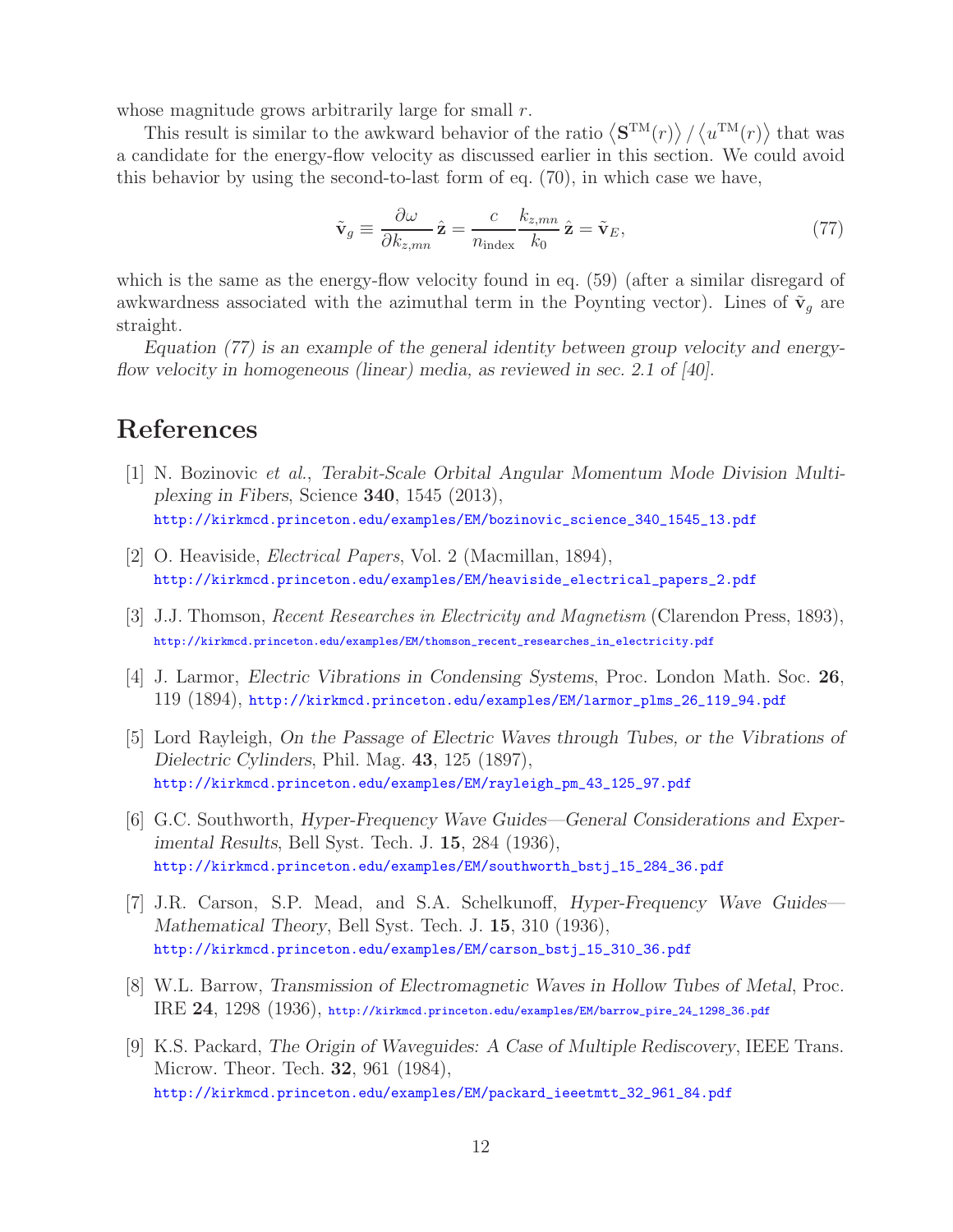- [10] K.V. Kumar and N. Kumar, *Classical angular momentum of light: A paradox and its resolution*, Resonance **8** (10), 69 (2003), http://kirkmcd.princeton.edu/examples/EM/kumar\_resonance\_8(10)\_69\_03.pdf
- [11] E. Berglind and G. Bjork, *Humblet's Decomposition of the Electromagnetic Angular Moment in Metallic Waveguides*, IEEE Trans. Micro. Theory Tech. **62**, 779 (2014), http://kirkmcd.princeton.edu/examples/EM/berglind\_ieeetmtt\_62\_779\_14.pdf
- [12] W.K.H. Panofsky and M. Phillips, *Classical Electricity and Magnetism*, 2nd ed. (Addison-Wesley, 1962), http://kirkmcd.princeton.edu/examples/EM/panofsky-phillips.pdf
- [13] J.D. Jackson, *Classical Electrodynamics*, 3rd ed. (Wiley, 1999), http://kirkmcd.princeton.edu/examples/EM/jackson\_ce3\_99.pdf
- [14] K.T. McDonald, *Decomposition of Electromagnetic Fields into Electromagnetic Plane Waves* (July 11, 2010), http://kirkmcd.princeton.edu/examples/virtual.pdf
- [15] K.T. McDonald, *Reactance of a Sinusoidally Driven Antenna* (Nov. 15, 2010), http://kirkmcd.princeton.edu/examples/reactance.pdf
- [16] J.A. Stratton, *Electromagnetic Theory* (McGraw-Hill, 1941), http://kirkmcd.princeton.edu/examples/EM/stratton\_electromagnetic\_theory.pdf
- [17] G.N. Watson, *A Treatise on the Theory of Bessel Functions*, 22nd ed. (Cambridge U. Press, 1966). http://kirkmcd.princeton.edu/examples/EM/watson\_66.pdf
- [18] K.T. McDonald, *Orbital and Spin Angular Momentum of Electromagnetic Fields* (Mar. 12, 2009), http://kirkmcd.princeton.edu/examples/spin.pdf
- [19] J.J. Thomson, *On the Illustration of the Properties of the Electric Field by Means of Tubes of Electrostatic Induction*, Phil. Mag. **31**, 149 (1891), http://kirkmcd.princeton.edu/examples/EM/thomson\_pm\_31\_149\_91.pdf
- [20] O. Heaviside, *Electromagnetic Theory*, Vol. 1 (Electrician Printing Co., 1893), http://kirkmcd.princeton.edu/examples/EM/heaviside\_electromagnetic\_theory\_1.pdf
- [21] H. Bateman, *The Mathematical Analysis of Electrical and Optical Wave Motion*, (Cambridge U. Press, 1915), http://kirkmcd.princeton.edu/examples/EM/bateman\_wave\_motion\_15.pdf
- [22] N. Umow, *Ableitung der Bewegungsgleichungen der Energie in continuirlichen Körpern*, Zeit. Math. Phys. **19**, 418 (1874), http://kirkmcd.princeton.edu/examples/EM/umow\_zmp\_19\_97,418\_74.pdf http://kirkmcd.princeton.edu/examples/EM/umov\_theorem.pdf
- [23] L. Euler, *Principes g´en´eraux du mouvement des fluides*, Acad. Roy. Sci. Belles-Lett. Berlin (1755), http://kirkmcd.princeton.edu/examples/fluids/euler\_fluids\_55\_english.pdf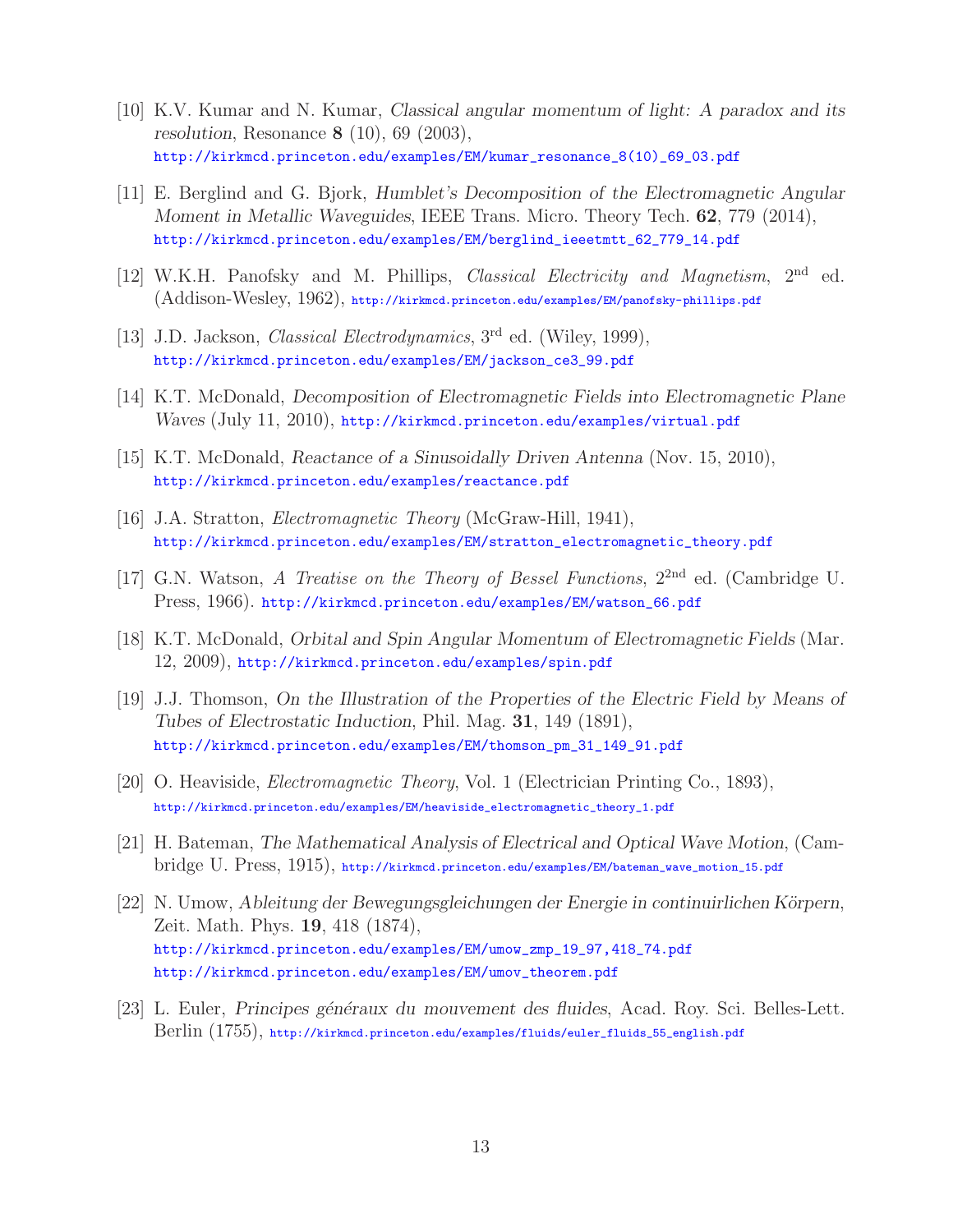- [24] H. Poincar´e, *La Th´eorie de Lorentz et la Principe de R´eaction*, Arch. Neer. **5**, 252 (1900), http://kirkmcd.princeton.edu/examples/EM/poincare\_an\_5\_252\_00.pdf Translation: *The Theory of Lorentz and the Principle of Reaction*, http://kirkmcd.princeton.edu/examples/EM/poincare\_an\_5\_252\_00\_english.pdf
- [25] J.D. Kraus, *Electromagnetics* (McGraw-Hill, 1953, 1973), http://kirkmcd.princeton.edu/examples/EM/kraus\_73.pdf
- [26] M. Born and E. Wolf, *Principles of Optics*, 7<sup>th</sup> ed. (Cambridge U. Press, 1959, 1999), http://kirkmcd.princeton.edu/examples/EM/born\_wolf\_7ed.pdf
- [27] M.A. Biot, *General Theorems on the Equivalence of Group Velocity and Energy Transport*, Phys. Rev. **105**, 1129 (1957), http://kirkmcd.princeton.edu/examples/EM/biot\_pr\_105\_1129\_57.pdf
- [28] D.V. Geppert, *Energy-Transport Velocity in Electromagnetic Waves*, Proc. IEEE **53**, 1790 (1965), http://kirkmcd.princeton.edu/examples/EM/geppert\_pieee\_53\_1790\_65.pdf
- [29] E.O. Schulz-DuBois, *Energy Transport Velocity of Electromagnetic Propagation in Dispersive Media*, Proc. IEEE **57**, 1748 (1969), http://kirkmcd.princeton.edu/examples/EM/schulz-dubois\_pieee\_57\_1748\_69.pdf
- [30] C.T. Sebens, *Forces on fields*, Stud. Hist. Phil. Mod. Phys. **63**, 1 (2018), http://kirkmcd.princeton.edu/examples/EM/sebens\_shpmp\_63\_1\_18.pdf
- [31] J.W. Butler, *A Proposed Electromagnetic Energy-Momentum for Charged Bodies*, Am. J. Phys. **37**, 1258 (1969), http://kirkmcd.princeton.edu/examples/EM/butler\_ajp\_37\_1258\_69.pdf
- [32] K. Widin, *On the Energy Transport Velocity of the Electromagnetic Field*, Proc. IEEE **60**, 240 (1972), http://kirkmcd.princeton.edu/examples/EM/widin\_pieee\_60\_240\_72.pdf
- [33] O.D. Johns, *Relativistically Correct Electromagnetic Energy Flow*, Prog. Phys. **17**, 3 (2021), http://kirkmcd.princeton.edu/examples/EM/johns\_pp\_17\_3\_21.pdf
- [34] A. Sommerfeld and J. Runge, *Anwendung der Vektorrechnung auf die Grundlagen der geometrischen Optik*, Ann. Physik **35**, 277 (1911), http://kirkmcd.princeton.edu/examples/optics/sommerfeld\_ap\_35\_277\_11.pdf See also sec. 35A of A. Sommerfeld, *Optics*, (Academic Press, 1964; 1st German ed. 1950).
- [35] G.B. Whitham, *A note on group velocity*, J. Fluid Mech. **9**, 347 (1960), http://kirkmcd.princeton.edu/examples/fluids/whitham\_jfm\_9\_347\_60.pdf
- [36] G.B. Whitham, *Group Velocity and Energy Propagation for Three-Dimensional Waves*, Comm. Pure Appl. Math. **14**, 675 (1961), http://kirkmcd.princeton.edu/examples/fluids/whitham\_cpam\_14\_675\_61.pdf
- [37] L.D. Landau and E.M. Lifshitz, *Classical Theory of Fields*, 4th ed. (Butterworth-Heinemann, 1987; 1st Russian ed. 1940), sec. 53, http://kirkmcd.princeton.edu/examples/EM/landau\_ctf\_71.pdf